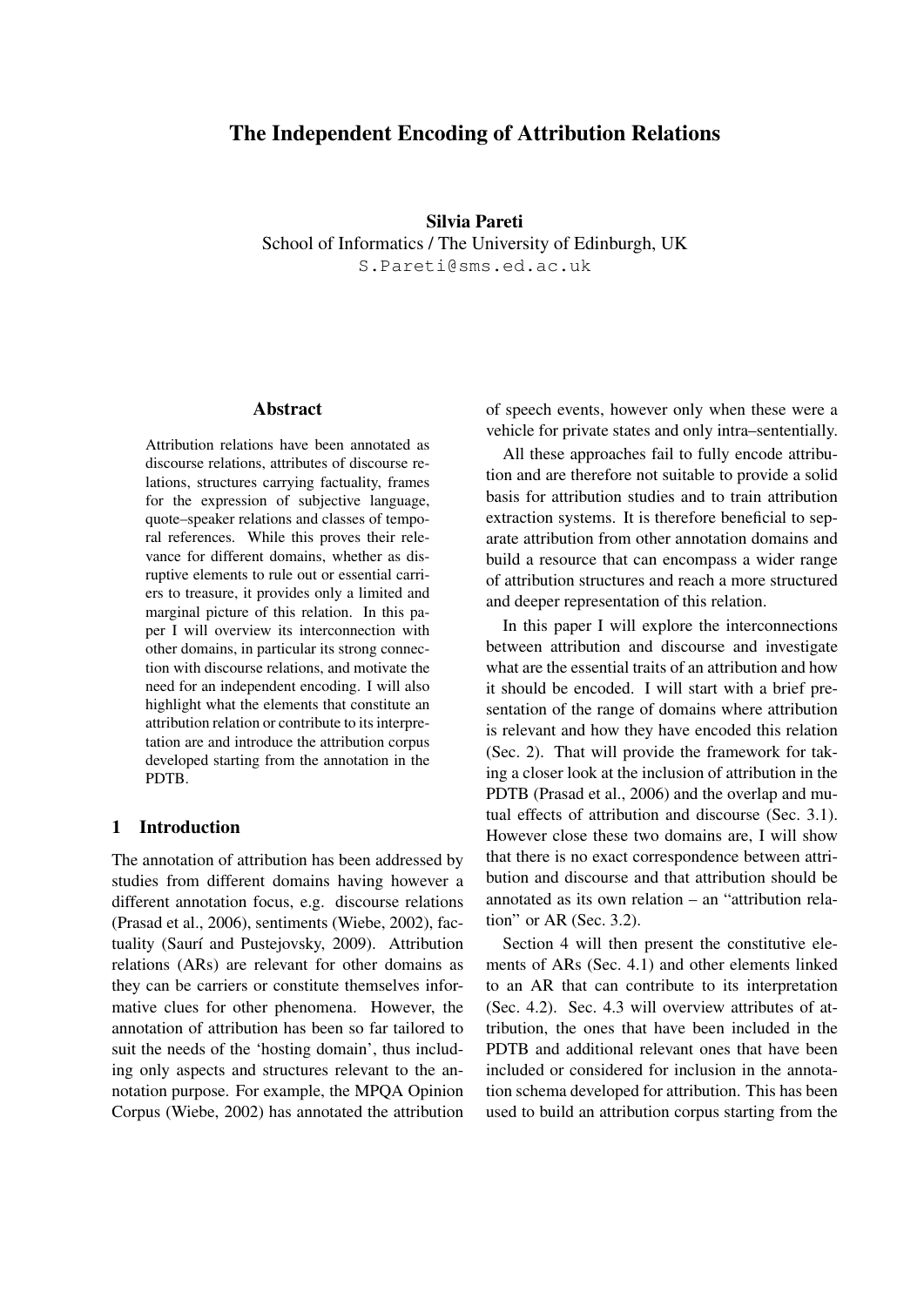annotation of ARs in the PDTB.

## 2 Background

ARs have previously been partially annotated in the context of annotating other phenomena of interest to language processing. This work has only marked the portion of attribution of interest for the main task at focus (e.g. the annotation of discourse relations or event factuality). In this section I will survey some of the most prominent annotation efforts that have included attribution and highlight how their approach has encoded attribution and the perspective they have taken at it.

A portion of ARs has been addressed and annotated by studies dealing with 'subjectivity analysis'. A subset of ARs, namely opinions and beliefs, are part of the 'private states' at focus in the MPQA Opinion Corpus (Wiebe, 2002). Despite a strong overlap in scope, the approach is considerably different. While a private state is defined as "an experiencer holding an attitude, optionally toward an object" (Wiebe, 2002, p.4), attribution goes in the opposite direction. The object is not optional, but a fundamental element of the AR, intended as "a relation of 'ownership' between abstract objects and individual or agents" (Prasad et al., 2008, p.40).

Discourse studies encode ARs annotating two elements: the *attributed span* and the attribution span, as in  $Ex.(1)^1$ . When attribution itself is considered as a discourse relation (Carlson and Marcu, 2001; Wolf and Gibson, 2005), these two annotated elements correspond to discourse units. Attribution holds from the attributed span, *nucleus*, towards the attribution span, *satellite*.

(1) Mr. Englund added *that next month's data isn't likely to be much better, because it will be distorted by San Francisco's earthquake*.  $(wsi_0 627)$ 

Studies concerned with the attribution of direct quotes, e.g. the Sydney Morning Herald Corpus (O'Keefe et al., 2012), also annotate attribution as composed by two elements, i.e. *quote*–speaker pairs (Ex.(2)). The element connecting speaker and quote and expressing the type of AR (e.g. assertion or belief) is not annotated. However, the attribution of quotes implies that what is attributed is an assertion.

(2) *"The employment report is going to be difficult to interpret,"* said Michael Englund, economist with MMS International, a unit of McGraw-Hill Inc., New York. (wsj\_0627)

The textual anchor establishing the relation is annotated by some studies (Glass and Bangay, 2007; Pouliquen et al., 2007), however as a device helping the identification and therefore extraction of an AR and not as integral part of the relation itself. In particular, speech verbs (e.g. say, report) are identified as their grammatical subject often expresses the source entity of the AR and their object the attributed element.

ARs also affects temporal references, and 'reporting' has been included as an event class in TimeML (Pustejovsky et al., 2003) and reporting events have been annotated in TimeBank (Pustejovsky et al., 2006). Accounting for the relation between the time the document was produced and that of the reporting event remained an issue. ARs insert an additional point in time, i.e. that of the enunciation, in case of an assertion or the temporal point where a belief or fact was factual. For example, 'John thought it was a good idea' reflects John's belief at a past point in time. This belief might have changed at the point the article was written or the present time.

Attribution has also strong implications for the factuality of the events expressed in the attributed span. This motivates its partial inclusion in Fact-Bank (Saurí and Pustejovsky, 2009) where the attributed span itself is not marked, but events contained in it (e.g. 'left' in  $Ex.(3)$ ) are linked to their source by source–introducing predicates (SIPs) in order to derive their factuality. The SIP in Ex.(3) implies that the event underlined in the example is considered by the source as just a possibility.

(3) Berven suspects that Freidin left the country in June. (Saurí and Pustejovsky, 2009, p.236)

## 3 Attribution and Discourse

Attribution is intertwined with other annotation domains. In particular, it overlaps and has implications

<sup>&</sup>lt;sup>1</sup>The attribution span is highlighted in bold in the examples, while the attributed span is in italics. Examples taken from the WSJ (WSJ article reference in brackets)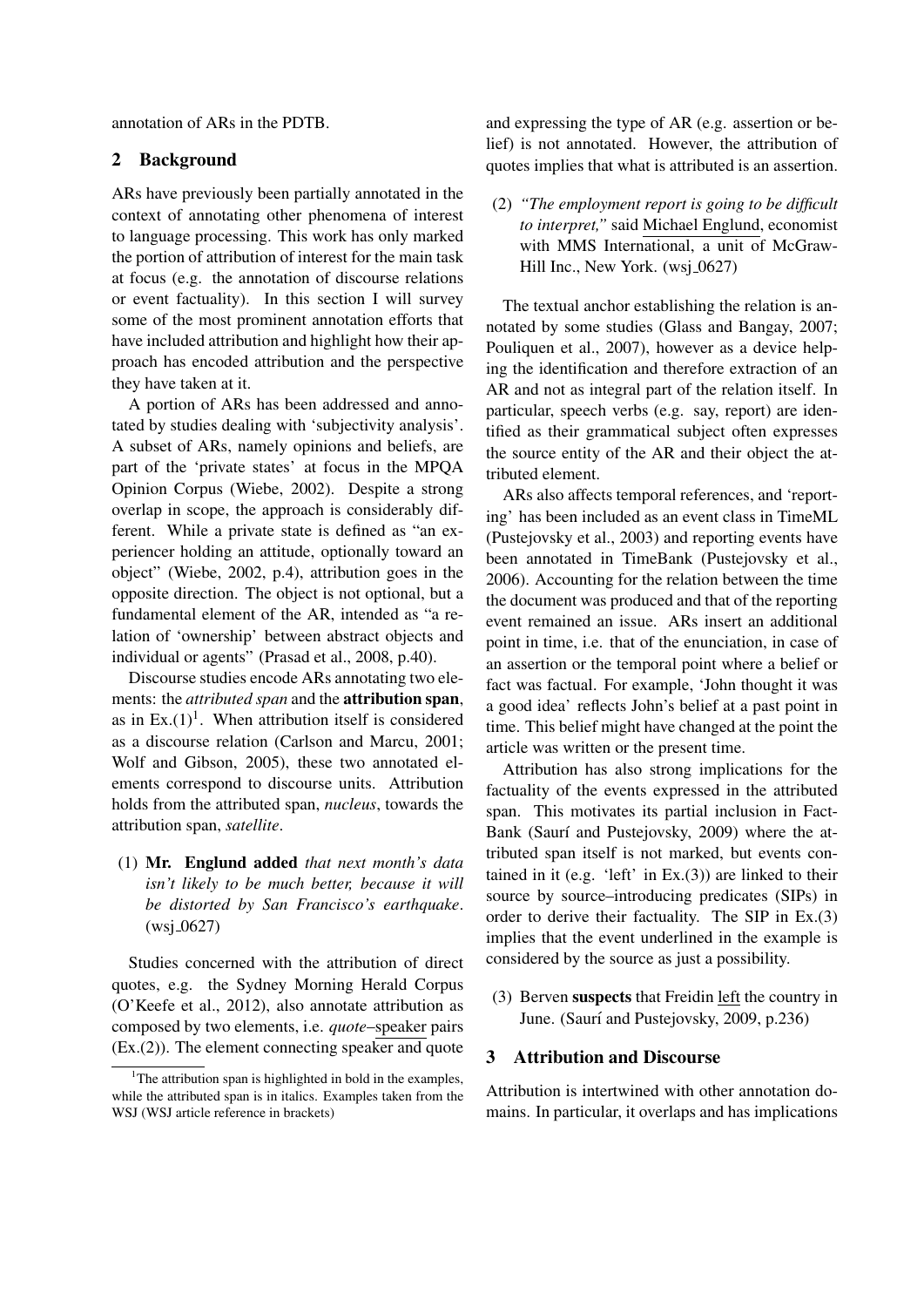relevant to discourse relations, factuality and subjectivity analysis, as briefly introduced in Sec. 2.

The PDTB is the biggest existing resource annotating ARs. However, what makes it a suitable starting point to study attribution is it has not first defined a strict set of rules that attribution should obey to be considered in the scope of the project, thereby restricting attribution to its 'pretty' and more standard structures. This, combined with the size of the corpus, means that a wide range of attribution structures can be observed. For example, attributions to unnamed or implicit entities or having no reporting verb. However, I will argue that attribution should be treated and annotated independently and motivate the effort to disjoint it from discourse annotation.

# 3.1 Intertwined

Attribution relations are closely tied to discourse relations, and have variously been included as a discourse relation itself (Wolf and Gibson, 2005; Carlson and Marcu, 2001) or as an attribute of discourse relations (Prasad et al., 2006). They were included in the PDTB since it was recognised that "a major source of the mismatches between syntax and discourse is the effect of attribution" (Dinesh et al., 2005, p.36).

If the arguments of a discourse connective are taken to be its syntactic arguments, attribution could lead to incorrect semantic interpretation as in Ex.(4) below (Prasad et al., 2008, p.2966). It is therefore important to recognise and exclude attribution in such cases.

- (4) a. Factory orders and construction outlays were largely flat in December [Arg1.]
	- b. while purchasing agents said [Conn.]
	- c. *manufacturing shrank further in October*  $[Arg2.]$ . (wsj\_0178)

While attribution is disruptive for discourse relations, these could be of great advantage to the identification of the *content*, i.e. the attributed span when the AR is indirect, i.e. the attributed span, is not surrounded by quote markers. While some studies (Skadhauge and Hardt, 2005; de La Clergerie et al., 2009) have taken an intra–sentential look at attribution and considered as the content of an AR the

grammatical object of a reporting verb, this is not a viable solution when dealing with a wider range of ARs. Here discourse structure may play a role above the level of single sentences.

The ARs collected from the PDTB show that around 17% of ARs extend over more than one sentence (e.g. three sentences in  $Ex.(5)$ ). Moreover, only half of these are attributions of direct quotes. English does not mark indirect reported speech grammatically, unlike for example German (Ruppenhofer et al., 2010), where this is associated with subjunctive mood. The issue is how to determine the content span boundaries of indirect ARs when the syntactic structure would be of no help. While not always unambiguous also for human readers, recognising a content extending over more sentences could be partly achieved with the help of discourse relations.

(5) According to Audit Bureau of Circulations, *Time, the largest newsweekly, had average circulation of 4,393,237, a decrease of 7.3%. Newsweek's circulation for the first six months of 1989 was 3,288,453, flat from the same period last year. U.S. News' circulation in the same time was 2,303,328, down 2.6%*.  $(wsi_0 0012)$ 

In Ex.(5), the last two sentences are a continuation of the content but they bear no syntactic relation with the first sentence. Instead, they are two discourse relations (both entailing an implicit connective *and*, of type Comparison:Contrast:Juxtaposition) binding the first part of the content span with the second and the third sentence. Discourse alone might not provide sufficient evidence to determine the content extension. Nonetheless, in combination with other triggers, e.g. verb tense and mood, this could allow the correct identification of inter–sentential indirect ARs.

#### 3.2 Distinct

The PDTB is rich in attribution annotation and represents a great starting point for the collection of a large resource for the study of attribution. However, what is annotated is not attribution itself but the attribution of discourse connectives and their arguments. Attribution is therefore subordinate to discourse and reconstructing a full AR can be rather complex.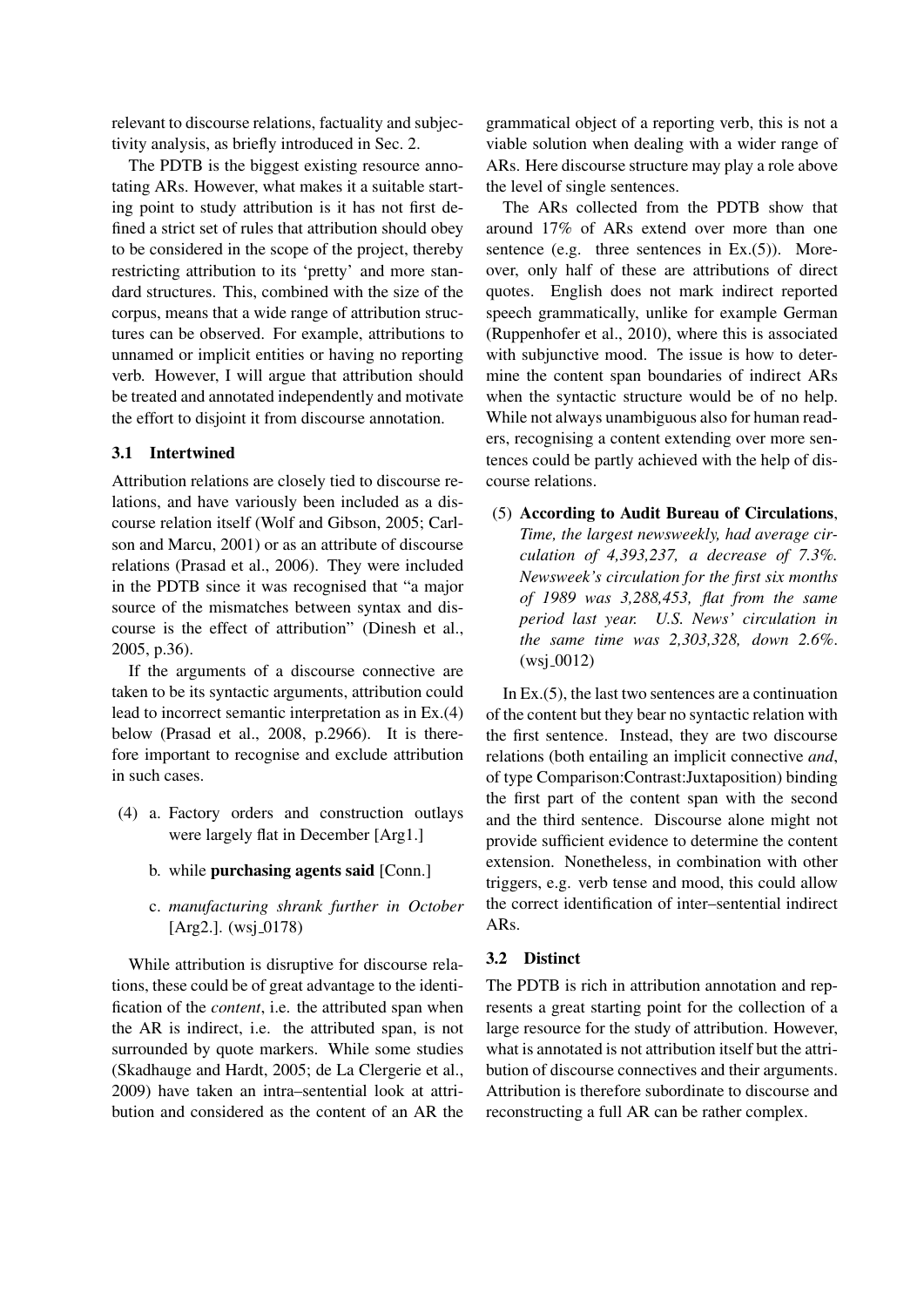The content of an AR might mot be fully corresponding to a discourse relation or one of its arguments, but be composed of several discourse connectives and their arguments. We can consider, for example, the marked AR that corresponds to the second paragraph of the excerpt below (ws $j_0$ –0437):

The reports, attributed to the Colombian minister of economic development, said Brazil would give up 500,000 bags of its quota and Colombia 200,000 bags, the analyst said.

(HOWEVER) *These reports were later denied by a high Brazilian official, who said Brazil wasn't involved in any coffee discussions on* quotas, **the analyst said**. (wsj<sub>-0437-12<sup>2</sup>)</sub>

(BUT) The Colombian minister was said to have referred to a letter that he said President Bush sent to Colombian President Virgilio Barco, and in which President Bush said it was possible to overcome obstacles to a new agreement.

The content span of this AR, the text in italics, is partially included in all three discourse relations below: the two implicit ones, having *however* and *but* as connectives, and the one with discourse connective *later*. In order to reconstruct the full AR from the annotation, it was necessary to take all three discourse relations into account and merge together the text spans they were attributing to 'the analyst said'.

1. The reports said Brazil would give up 500,000 bags of its quota and Colombia 200,000 bags (Arg1)

HOWEVER (Implicit connective)

*These reports were later denied by a high Brazilian official* (Arg2)

2. The reports said Brazil would give up 500,000 bags of its quota and Colombia 200,000 bags (Arg1)

LATER (Connective)

*These reports were denied by a high Brazilian official* (Arg2)

3. *who said Brazil wasn't involved in any coffee discussions on quotas* (Arg1)

BUT (Implicit connective)

The Colombian minister was said to have referred to a letter that he said President Bush sent to Colombian President Virgilio Barco, and in which President Bush said it was possible to overcome obstacles to a new agreement (Arg2)

This shows that there is no exact correspondence between ARs and discourse arguments and therefore some ARs are partially or not annotated. This happens if part of their content is not corresponding to a discourse argument or when the whole AR is included in a discourse argument as in Arg1 of *But* (relation 3 above). The nested AR (i.e. 'who said *Brazil wasn't involved in any coffee discussions on quotas*') in this attribution argument is just not annotated.

While the PDTB is a great resource for attribution, attribution cannot be handled as a mere attribute of discourse connectives and their arguments as there is no exact correspondence between ARs and discourse relations. I have therefore disjoint the annotation of discourse and attribution by collecting the ARs in the PDTB and reconstructing incomplete ARs, thus creating a separate level of annotation.

# 4 The Independent Encoding of Attribution

ARs are encoded in the PDTB as formed by two elements, the attributed material, i.e. abstract object or discourse units, and the attribution span. I will argue that this encoding of ARs is not sufficient and cannot suit the variety of purposes attribution could serve. It does not allow, for example, to easily identify attributions to a specific source. In the next section I will present which are the core elements of this relation, which are additional and the attributes that we can associate with ARs.

# 4.1 Constitutive Elements of ARs

There are three elements necessary to define the relation of attribution based on textual evidence. These elements are the two that are related, i.e. the attributed material or *content* and the entity this is attributed to, the source, which may or may not correspond to the author of the article, but also the link connecting them, i.e. the cue. Annotating the cue is fundamental as this represents the key to the correct identification and interpretation of the relation

<sup>&</sup>lt;sup>2</sup>Examples from the attribution corpus report the AR unique ID.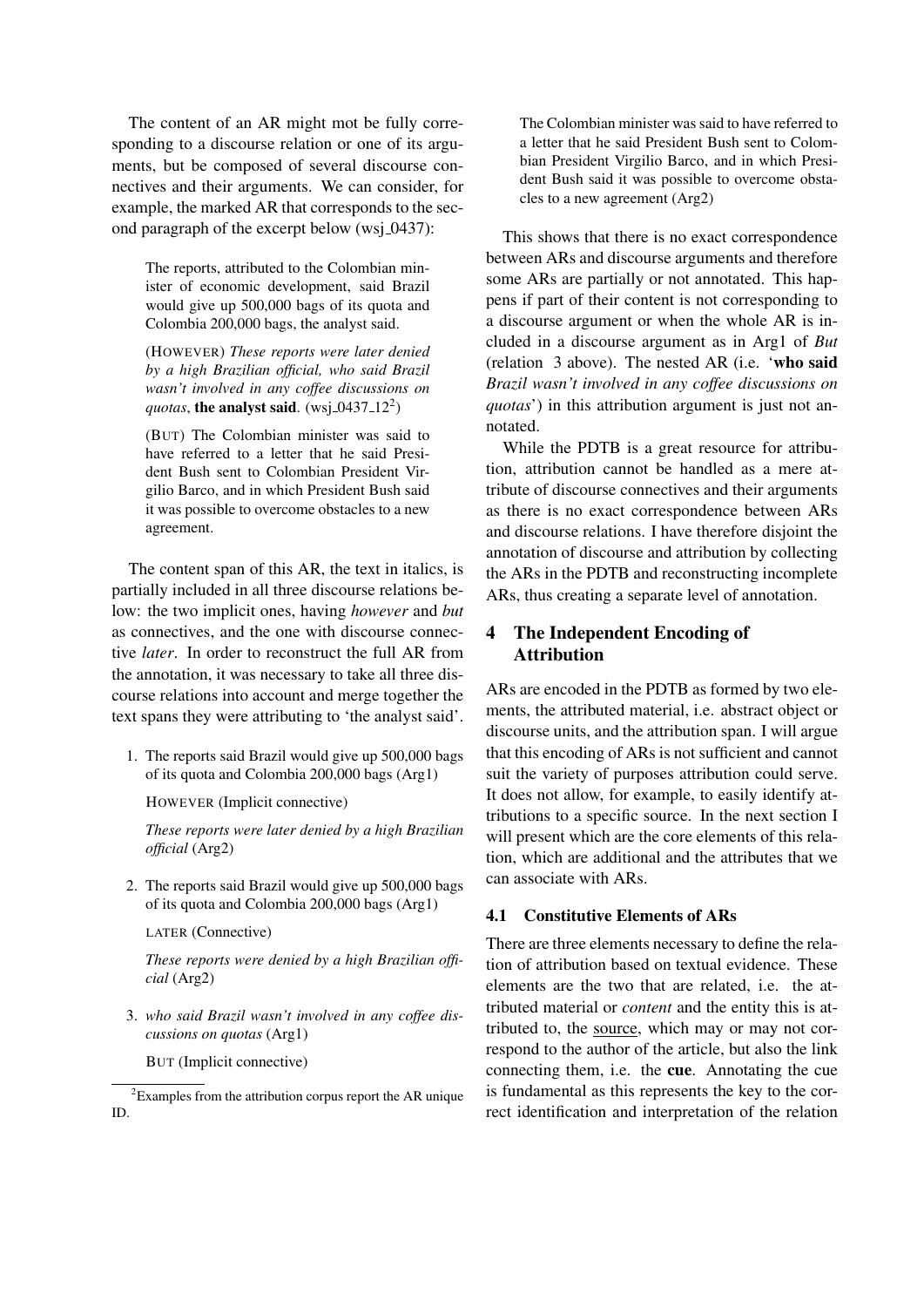it establishes. Is the AR in  $Ex.(6a)^3$  a statement or an opinion? Is it factual or just a speculation? Does the AR in Ex.(6b) entail that the source or the author believe in the truth of the proposition in the content?

- (6) a. Network officials involved in the studio talks may hope *the foreign influx builds more support in Washington*, but that seems unlikely.  $(wsj_2451.pdf_0$ 
	- b. *"He taught me how to play like a gypsy,"* jokes the musician. *"I didn't learn to count until I got to Juilliard.*" (wsj<sub>-1388.pdtb<sub>-02)</sub></sub>

Although source, cue and content are constitutive elements of ARs, they can possibly be only implicitly or anaphorically expressed as in Ex.(7), where the source is implicit and the content anaphorically recalled by a pronoun.

(7) *[. . . ] profound change toward free-market economics, especially in the statist countries*. Having said *that*, we must caution against an apparent tendency to overstate the case. (wsj<sub>-1529)</sub>

In order to encode all the constitutive elements of an AR independently, I had to further annotate the attribution corpus collected from the PDTB. The text labelled as attribution span was therefore further annotated with the source and cue elements of the AR. However, these were not the only elements constituting the attribution span.

## 4.2 Other Relevant Components of ARs

Beside the constitutive elements of ARs, the surrounding context can carry further information relevant to the AR, although optional. When the attribution span contains relevant elements that are neither part of the source nor of the cue, these should be marked as SUPPLEMENTAL. In particular, supplemental elements are those providing a context for interpreting an AR, including its:

- setting (time, place, audience)  $(EX.(8)<sup>4</sup>)$ ;
- topic (Ex.(9));
- communication medium (Ex.(10));
- relevance to the author's argument (Ex.(11));
- manner (Ex.(12)).
- (8) *"Ideas are going over borders, and there's no SDI ideological weapon that can shoot them* down," he **told** [A GROUP OF AMERICANS] [AT THE U.S. EMBASSY] [ON WEDNESDAY].  $(wsj_0093_07)$
- (9) OF SONY, Mr. Kaye says: "*They know there's no way for them to lose. They just keep digging me in deeper until I reach the point where I give up and go away.*" (wsj\_2418\_15)
- (10) Trade and Supply Minister Gerhard Briksa said IN A LETTER PUBLISHED IN THE YOUTH DAILY JUNGE WELT *that the rise in alcohol consumption in East Germany had been halted*; (wsj<sub>-</sub>1467<sub>-05</sub>)
- (11) AS AN INDICATOR OF THE TIGHT GRAIN SUPPLY SITUATION IN THE U.S., market analysts said *that late Tuesday the Chinese government, which often buys U.S. grains in quantity, turned instead to Britain to buy 500,000 metric tons of wheat.* (wsj\_0155\_16)
- (12) "A very striking illusion," Mr. Hyman says NOW, HIS VOICE DRIPPING WITH SKEPTICISM, "but an illusion neverthe $less."$ (wsj\_0413\_14)

If part of the attribution span, these elements have been included in the annotation of the attribution corpus, with the label 'supplement'. The information contained in the supplement might still not be sufficient to fully evaluate and fully understand an AR. In Ex.(12) we don't know what the source considers an 'illusion', i.e. the topic this assertion is about. Nonetheless, the supplement usually provides enough elements for the interpretation of the AR. This without having to process the whole article or resorting to external knowledge.

## 4.3 Features of Attribution Relations

There are several features relevant for encoding ARs. Features that can capture if an AR is factual or contribute to determine whether the attributed

 $3$ From now on, examples will mark the cue of an AR in bold, the source underlined and the content in italics.

<sup>&</sup>lt;sup>4</sup>Supplements are represented in the examples in small capitals.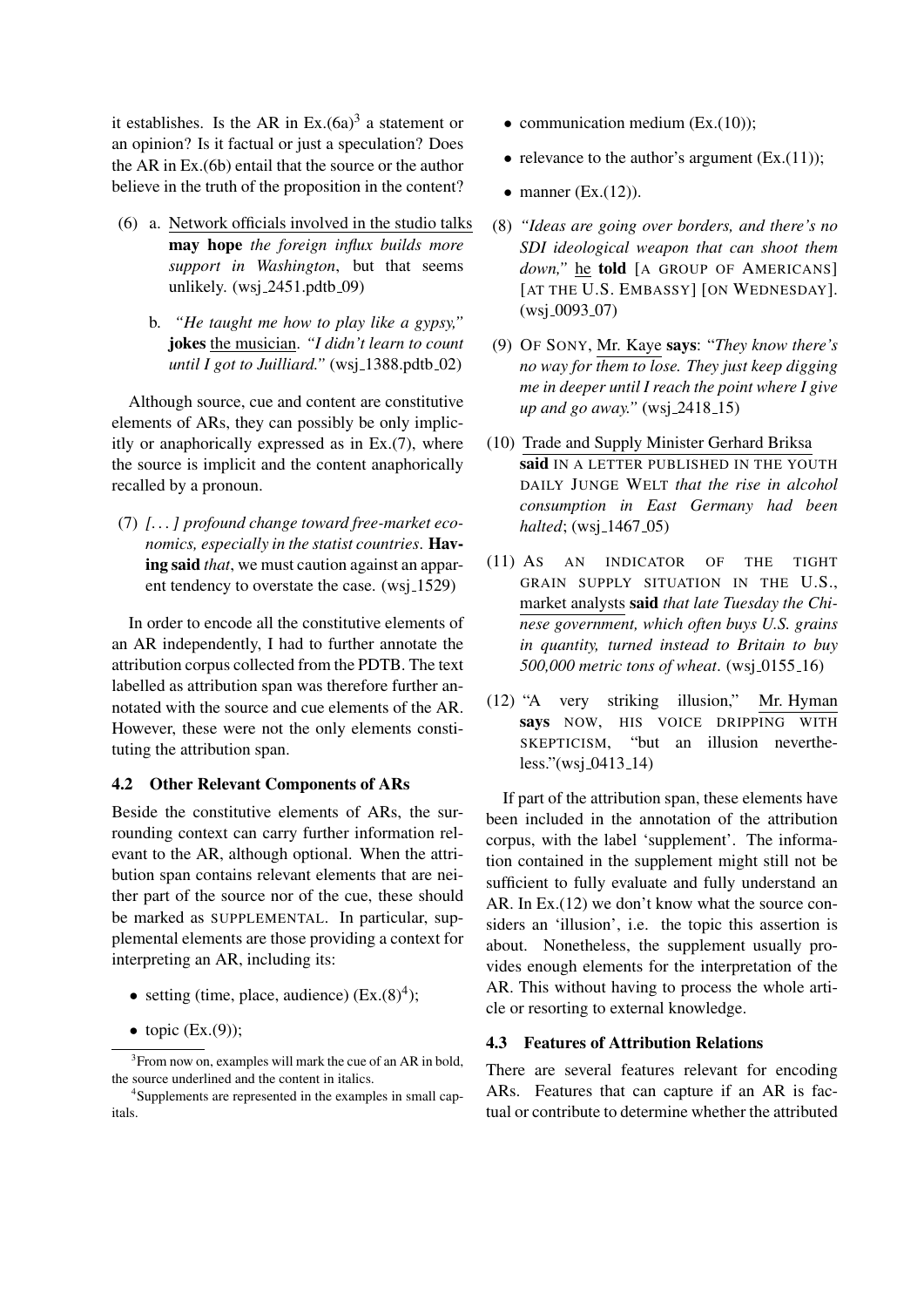proposition is truthful, differentiate sources and attributions. These features can enable applications of attribution beyond the retrieval of ARs having a specific source or cue. The PDTB annotates four such features. One is the *type of attribution*, i.e. belief, assertion, fact or eventuality. This affects the factuality of the content since in an AR of type 'fact' this is higher, and it usually implies that the source and author believe it is truthful, while in an attributed belief the level of factuality is much lower as in Ex.(13). The source is not sure about the proposition expressed in the content being really true.

(13) Meanwhile, some U.S. officials fear *PLO chief Arafat is getting cold feet and may back off from his recent moderation and renunciation of terrorism*.(wsj<sub>-1682-00)</sub>

A second feature of ARs in the PDTB is the *type of source*, i.e. writer, other or arbitrary. This aspect allows to distinguish between real and 'pseudoattributions'. In the latter the attribution is not to a third party but to the writer or author of the article, who is the default source of the whole article, and thus redundant.

There are other two attributes, *determinacy* and *scopal polarity*, accounting for the factuality of the AR (Ex.14a) and the polarity of its content respectively (Ex.14b). While in the first example the AR is just an hypothesis, therefore not factual, in the second one the AR itself is factual, the content being in the scope of the negation instead.

- (14) a.  $\lceil \ldots \rceil$  BY NEXT WEEK the network may announce *"Teddy Z"is moving to 8:30 p.m. from its 9:30 time slot*[...] (wsj\_1150\_00)
	- b. DEPOSITS aren't expected *to exceed withdrawals in the foreseeable future*, as the industry continues to shrink.  $(wsi_1 1293.03)$

Beside the features already included in the PDTB, ARs carry other relevant ones worth annotating. As noted by (Karttunen and Zaenen, 2005), the attribution cue can indicate the *authorial stance*, i.e. the position the author takes towards the truth of the proposition expressed in the content. By choosing to use a factive (e.g. admit, regret, realise)

or counter–factive cue (e.g. lie, joke (Ex.6b)), the author implies a certain degree of commitment or non–commitment towards the truth of the attributed statement. Using a non–factive cue (e.g. say, claim, suggest), the author remains instead more neutral. The authorial stance is a relevant feature of ARs as the commitment the author expresses towards the statement can be employed to uncover ideological biases or, if we assume the author to be trustworthy, to determine if the statement is truthful.

Attribution cues can also express the *source attitude*, i.e. the sentiment the source itself expresses towards the proposition, e.g. 'negative' in Ex.(13) and positive in Ex.(15). While the most frequent reporting verbs (e.g. say) tend to be neutral, other verbs normally not associated with a reporting meaning, and in particular manner verbs (e.g. smile, quip, purr), can express this feature.

(15) "*We've had the Russians and Chinese, and people from India visiting us*," Mr. Iverson beams. "*Everyone in the world is watching us very closely.*" (wsj.2153.01)

These features have not yet been included in the annotation as a preliminary inter-annotator agreement study showed that their definition needs further investigation. In this study, two expert annotators applied the annotation schema (Pareti, 2011) to 14 articles from the WSJ corpus (380 jointly identified ARs) and assigned them values for the four features annotated in the PDTB and the two additional ones I have proposed. Cohen's Kappa values for the correct selection of the value for authorial stance (i.e. committed, not committed, neutral) and source attitude (i.e. positive, negative, tentative, neutral, other) were .48 and .20 respectively.

Other features do not require manual annotation as they can be derived from lexical and syntactic clues of the AR elements — for example, whether a source is a group or an individual, named or unnamed. Another automatically derivable feature is whether the attribution content is completely (direct AR), partly (mixed AR) or not at all (indirect AR) surrounded by quotation markers. This feature was called "quote status" (Pareti, 2012) and included in the attribution corpus developed. It is relevant not only because direct quotes are generally used to reflect the exact words uttered by the source, and are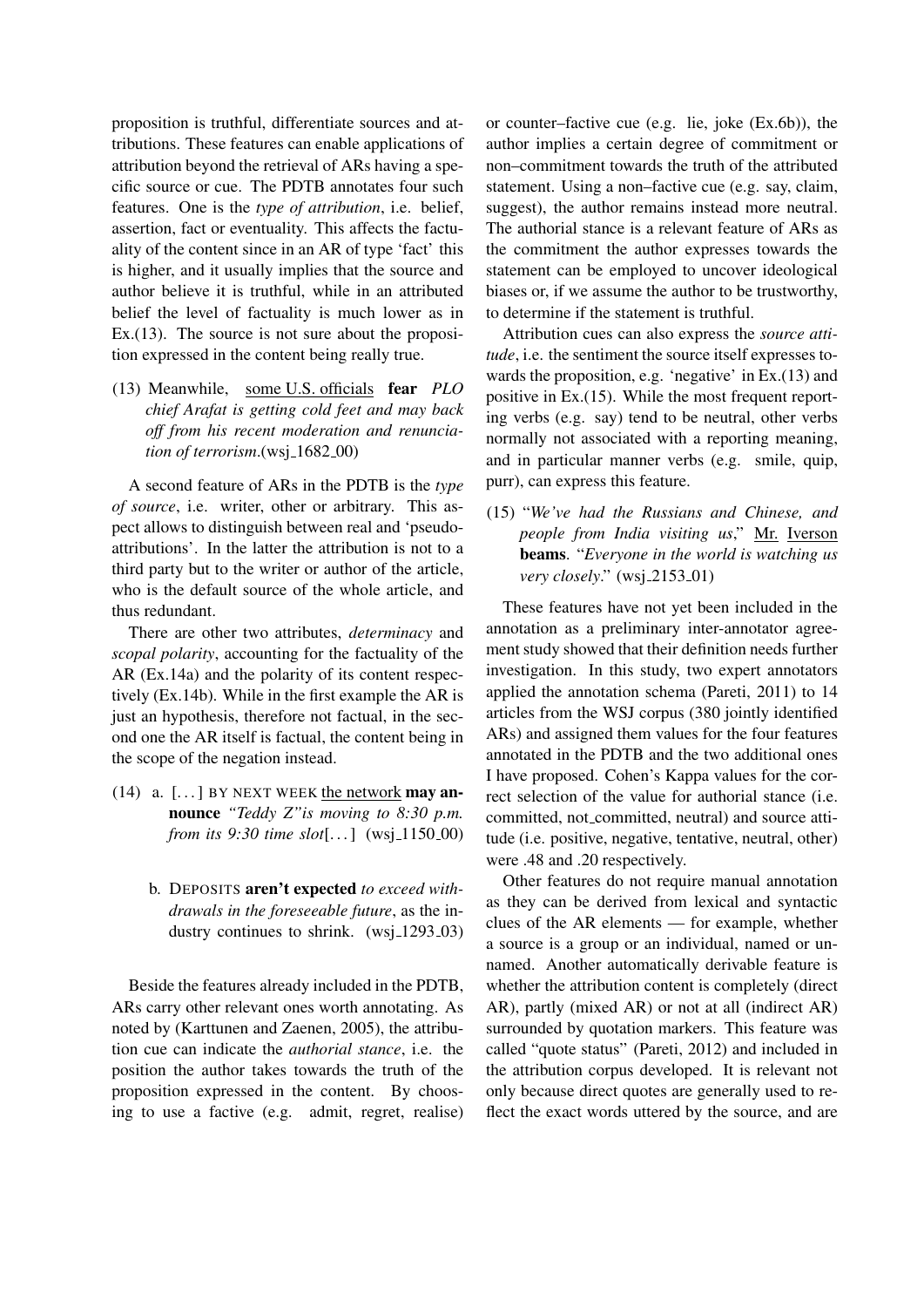thus more faithful to the original statement, but also because they tend to occur with different syntactic structures and lexical choices. For example, in the attribution corpus collected, the verb cue 'suggest' never occurs in the context of a direct attribution, while 'joke' always associates with a direct quote.

# 5 Conclusion and Future Work

This paper overviews the importance of ARs in different domains. ARs can carry temporal events and subjective expressions, affect the factuality of events and cause a mismatch between syntactic and discourse arguments of discourse connectives. However, annotating ARs 'ad hoc', as part of other annotation projects, is rather detrimental as it prevents attribution from being encoded in an independent and more complete way.

While the PDTB represents a fundamental source of attribution annotation, I have shown the limitations of such annotation and proved the need for an independent encoding of attribution. For this reason, I have created an independent corpus of ARs starting from the annotation in the PDTB. This was done by separating the annotation of ARs from that of discourse relations and further annotating each AR according to a previously developed annotation schema. This resource could enable reaching a deeper understanding of ARs and allow the development of AR extraction systems that can be reliably employed (e.g. for information extraction or multi–perspective QA). The independent encoding would also allow projects from other domains to rely on the annotation for the portion relevant to the phenomenon at study.

The attribution corpus in its first version is in a flat CoNLL style  $-$  i.e. each line corresponds to one AR and each column to one element, feature or pointer of the AR. I am currently developing an XML format for AR annotation, which allows for the representation of nested ARs.

# Acknowledgements

The author is supported by a Scottish Informatics  $\&$ Computer Science Alliance (SICSA) studentship.

# References

- Lynn Carlson and Daniel Marcu. 2001. Discourse tagging reference manual. Technical report ISITR- 545. Technical report, ISI, University of Southern California, September.
- Eric de La Clergerie, Benot Sagot, Rosa Stern, Pascal Denis, Gaelle Recource, and Victor Mignot. 2009. Extracting and visualizing quotations from news wires. In *Proceedings of L&TC 2009, Poznan, Poland*.
- Nikhil Dinesh, Alan Lee, Eleni Miltsakaki, Rashmi Prasad, Aravind Joshi, and Bonnie Webber. 2005. Attribution and the (non-)alignment of syntactic and discourse arguments of connectives. In *Proceedings of the Workshop on Frontiers in Corpus Annotations II: Pie in the Sky*, CorpusAnno '05, pages 29–36, Stroudsburg, PA, USA. Association for Computational Linguistics.
- Kevin Glass and Shaun Bangay. 2007. A naive, saliencebased method for speaker identification in fiction books. In *In Proceedings of the 18th Annual Symposium of the Pattern Recognition Association of South Africa (PRASA 07)*, pages 1–6, November.
- Lauri Karttunen and Annie Zaenen. 2005. Veridicity. In Graham Katz, James Pustejovsky, and Frank Schilder, editors, *Annotating, Extracting and Reasoning about Time and Events*, number 05151 in Dagstuhl Seminar Proceedings, Schloss Dagstuhl, Germany. Internationales Begegnungs- und Forschungszentrum für Informatik (IBFI).
- Tim O'Keefe, Silvia Pareti, James Curran, Irena Koprinska, and Matthew Honnibal. 2012. A sequence labelling approach to quote attribution. Manuscript submitted for publication.
- Silvia Pareti. 2011. Annotating attribution relations and their features. In Kamps J. Karlgren J. Alonso, O., editor, *ESAIR'11: Proceedings of the CIKM'11 Workshop on Exploiting Semantic Annotations in Information Retrieval*. ACM Press, October.
- Silvia Pareti. 2012. A database of attribution relations. In Nicoletta Calzolari (Conference Chair), Khalid Choukri, Thierry Declerck, Mehmet Ug(ur Dog(an, Bente Maegaard, Joseph Mariani, Jan Odijk, and Stelios Piperidis, editors, *Proceedings of the Eight International Conference on Language Resources and Evaluation (LREC'12)*, Istanbul, Turkey, may. European Language Resources Association (ELRA).
- Bruno Pouliquen, Ralf Steinberger, and Clive Best. 2007. Automatic detection of quotations in multilingual news. In *Proceedings of the International Conference Recent Advances In Natural Language Processing (RANLP 2007)*, pages 487–492.
- Rashmi Prasad, Nikhil Dinesh, Alan Lee, Aravind Joshi, and Bonnie Webber. 2006. Annotating attribution in